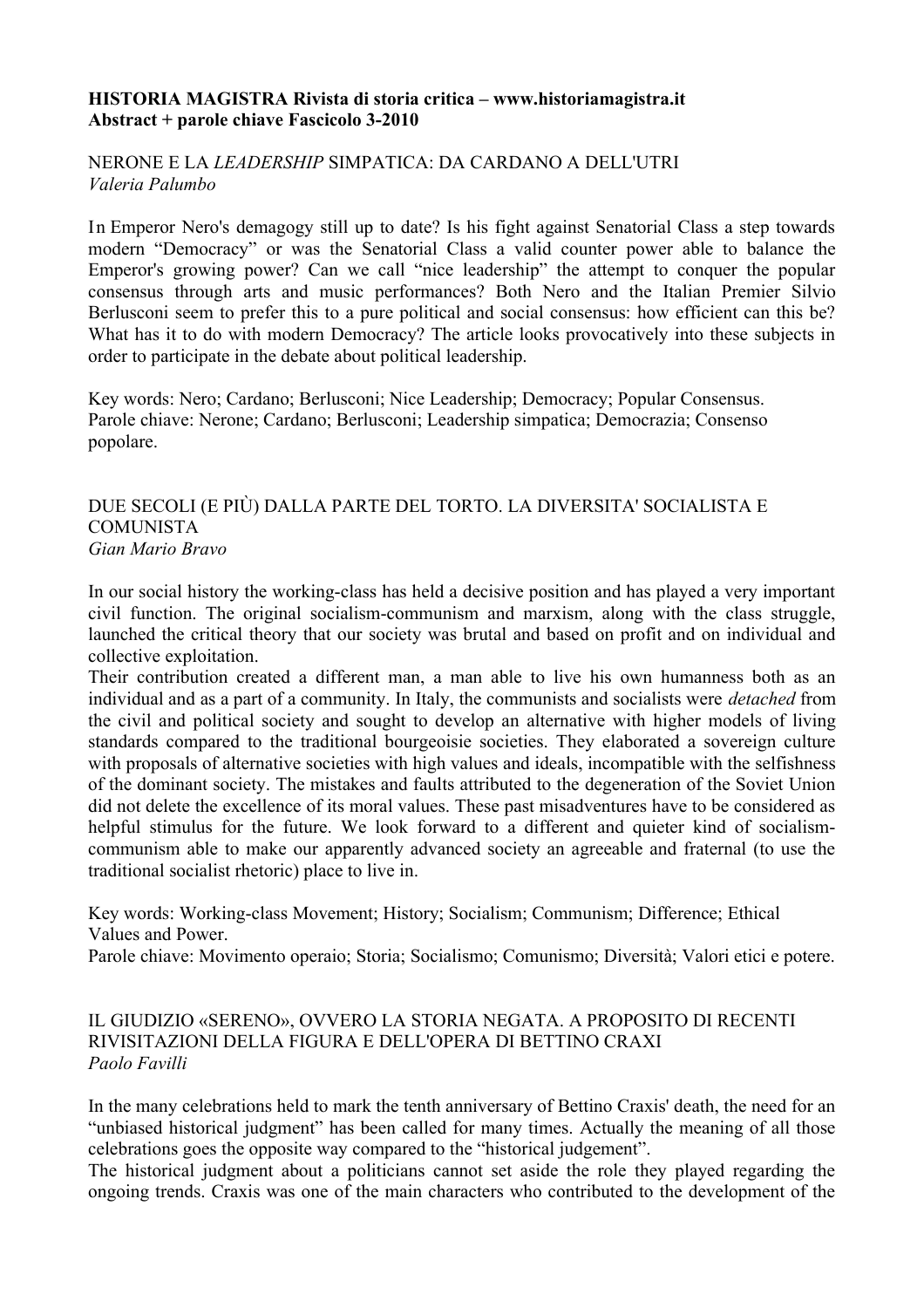"long regression" which had started in the second half of the Seventies.

Key words: Bettino Craxi; Politician; Historical Judgement; Thermidor; Historical Journalism; Long Regression. Parole chiave: Bettino Craxi; Politico; Giudizio storico; Termidoro; Giornalismo storico; Lunga regressione.

# PRECARI PER SEMPRE? NUOVE FORME DI COMUNICAZIONE PER NUOVE LOTTE *Giovanna Mascheroni* e *Matteo Vergani*

This paper analyzes the actions and communication practices used by the movement of precarious workers in the past ten years. The story of this movement represents a grass roots approach in which their actions, through culture-building, have shown that this type of living and working condition should be recognized as a social problem. This movement offers us an example of how many social movements have used internet and online technologies in an innovative way, with communication skills that adapt themselves to the transformations and the types of participation found within cultures and contemporary societies.

Key words: Precarious Work; Social Movements; Agenda Setting; Internet; Convergence; Participation. Parole chiave: Precarietà; Movimenti sociali; *Agenda setting*; Internet; Convergenza; Partecipazione.

### GLI AMICI DEI NEMICI. RETI DI SOSTEGNO AI MINATORI BRITANNICI DURANTE LO SCIOPERO DEL 1984-'85 *Tom Beham*

The British Miners' Strike of 1984-85 was perhaps the longest and hardest-fought mass strike in Europe in recent decades. The dispute divided the country and regardless of its outcome it remains a milestone both in contemporary discussions of industrial relations and in popular consciousness. Above all, the article concentrated on the support groups created to help miners and their families, during an entire year without wages or additional state benefits. These existed both in the coalfields and major cities – in addiction there is a brief discussion on the help forthcoming from other minorities and from abroad. The author outlines the main events of the strike, but also considers the previous miners' strikes of the 1970s. Contrary to the notion that the strike was always destined to fail, the author argues that in reality its outcome was often in the balance.

Key words: 1984-85 British Miners' Strike; British Industrial Relations; Scargill; Thatcher; Orgreave; Saltley.

Parole chiave: Sciopero minatori britannici 1984-85; Politica industriale britannica; Scargill: Thatcher; Orgreave; Saltley.

## COL CUORE E CON LA TASTIERA. DOCUMENTI DALLA PROTESTA CONTRO IL VRTICE COP15 *Lorena Barale* e *Paola Rivetti*

The images of the cop15's protest against the summit in Copenhagen have struck many European (the informed ones) for the violence and brutal repression by the Danish Police forces. The mixed and diversified opposition front to the summit has been superficially described and from time to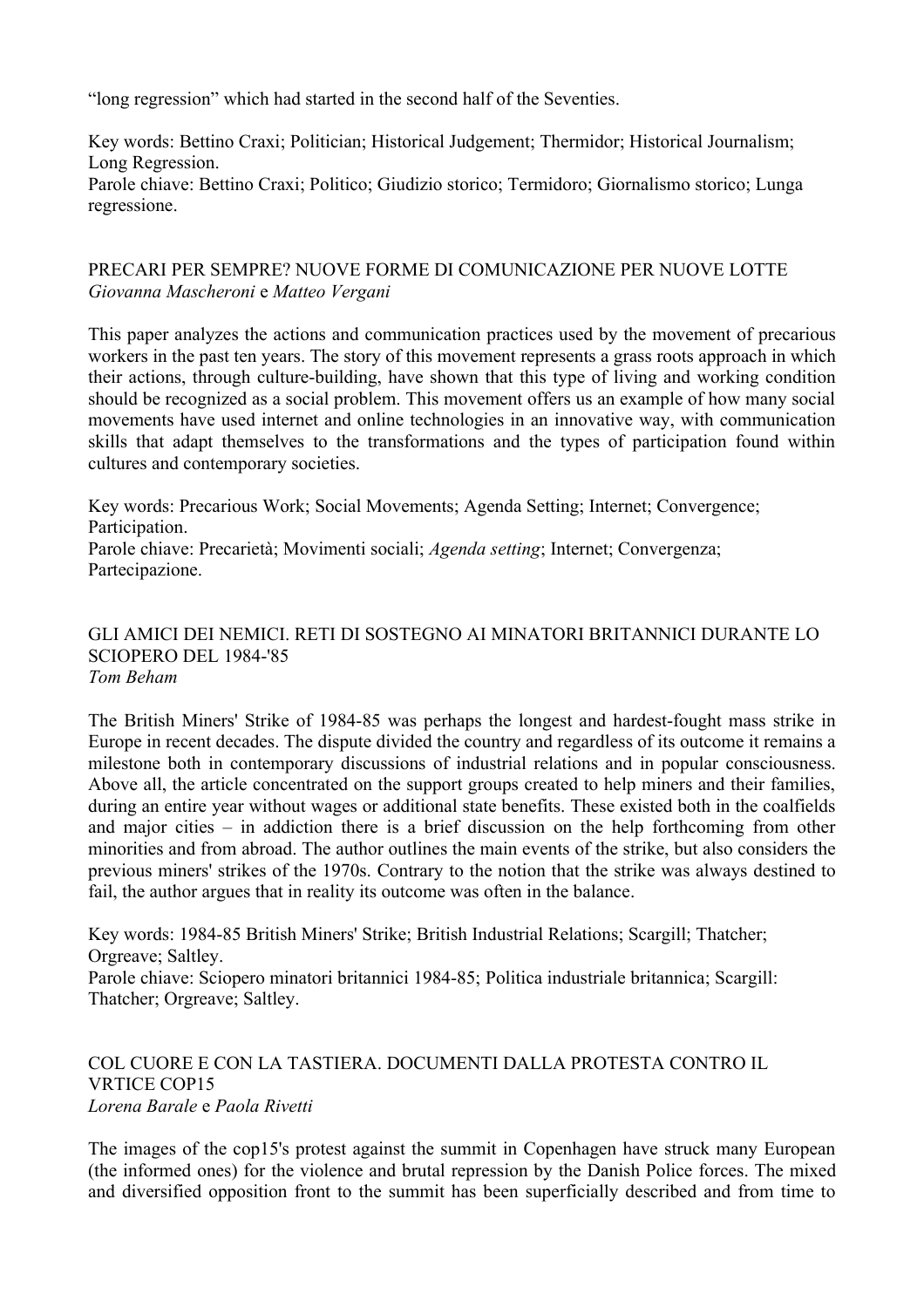time has been monopolized by NGOs like Greenpeace or "black blocks", expression wrongly and inappropriately used, due to ignorance, interest and laziness. The documents we are going to present you give a more detailed picture of the world of protest that gathered in Copenhagen. They are testimonies and reflections that have been e-mailed to us; they have been selected and are being offered to you without any alterations; therefore with mistakes, and in their original language.

Key words: Cop15; Copenhagen; No-global; Environmentalism; Protest; Testimony. Parole chiave: Cop15; Copenhagen; No-global; Ecologismo; Protesta; Testimonianza.

#### IL SAPERE STORICO, LA NATURA, LA POLITICA *Piero Bevilacqua*

The environmental problem is one of the recurring themes in the rhetoric of modern politics. The aim of this essay is to debate the role of science, social sciences and the world of politics as far as the imbalance between man and nature is concerned. The first one has a methodological limit regarding the fragmentation and specialization of knowledge in respect of the "complex indivisibility of the living world": the sectorial knowledge such as Chemistry, Botany, Agronomy, turned into technology as instrument of environmental transformation, clashes with nature's indivisible feature. Among the social sciences the most engaged into fragmenting the environmental issue in Economics, which does not recognize the most important factor of the problem: industrial activities manipulated nature, turning the entire planet into a productive machine. In order to interpret this complexity, the author recognizes in History, intended as "science of context", a fundamental civil duty: to identify the responsibilities of the environmental emergency, reconstructing the historical process and highlighting general and particular causes. Another element which contributes to "disarticulate the vision of the world in which we happen to live", is represented by politicians, who are unable to meet the needs of the citizens in their territories. In the author's opinion, the birth of a new democratic leading role of the population on a local scale and the mediation role of the regional government can contribute to rediscovering the collective value of the environment as a "communal home".

Key words: Nature; Social Sciences; Politics; Economy; Environment; Democratic Leading Role. Parole chiave: Natura; Scienze sociali; Politica; Economia; Ambiente; Protagonismo democratico.

#### COME RICONQUISTARE LA MEMORIA: IL VAJONT, DALLA CATASTROFE ALL'ARCHIVIO *Maurizio Reberschak*

Vajont 9 October 1963: disaster. An enormous landslide fell into the valley of the stream Vajont filled with the water contained by a tall dam for hydroelectric production. The wave hit the villages of Erto and Casso, it went over the dam and destroyed the village of Longarone. 1910 people died. The magistrature of Belluno opened the investigation, that was concluded in 1968 with the request for the nine accused to stand trial. But the trial was transferred from its natural seat of Belluno, believed not to be fair, to the Court of the city of L'Aquila. The criminal trials were concluded in 1971 with three convictions by the Court of Cassation. The documentation of the trial remained in the Court of L'Aquila until 2008, then it was handed over to the National Archives of L'Aquila. These documents constitute the "Vajont archives". A project of study was formulated. The earthquake that struck L'Aquila on  $6<sup>th</sup>$  April 2009 spared the archives of Vajont, it imposed nevertheless the need for a temporary transfer of the archives themselves to the National Archives of Belluno, to allow the resumption and the prosecution of the project study. The archive of the Vajont's trial however, even though it is a single body of paper, constitutes only a part of the